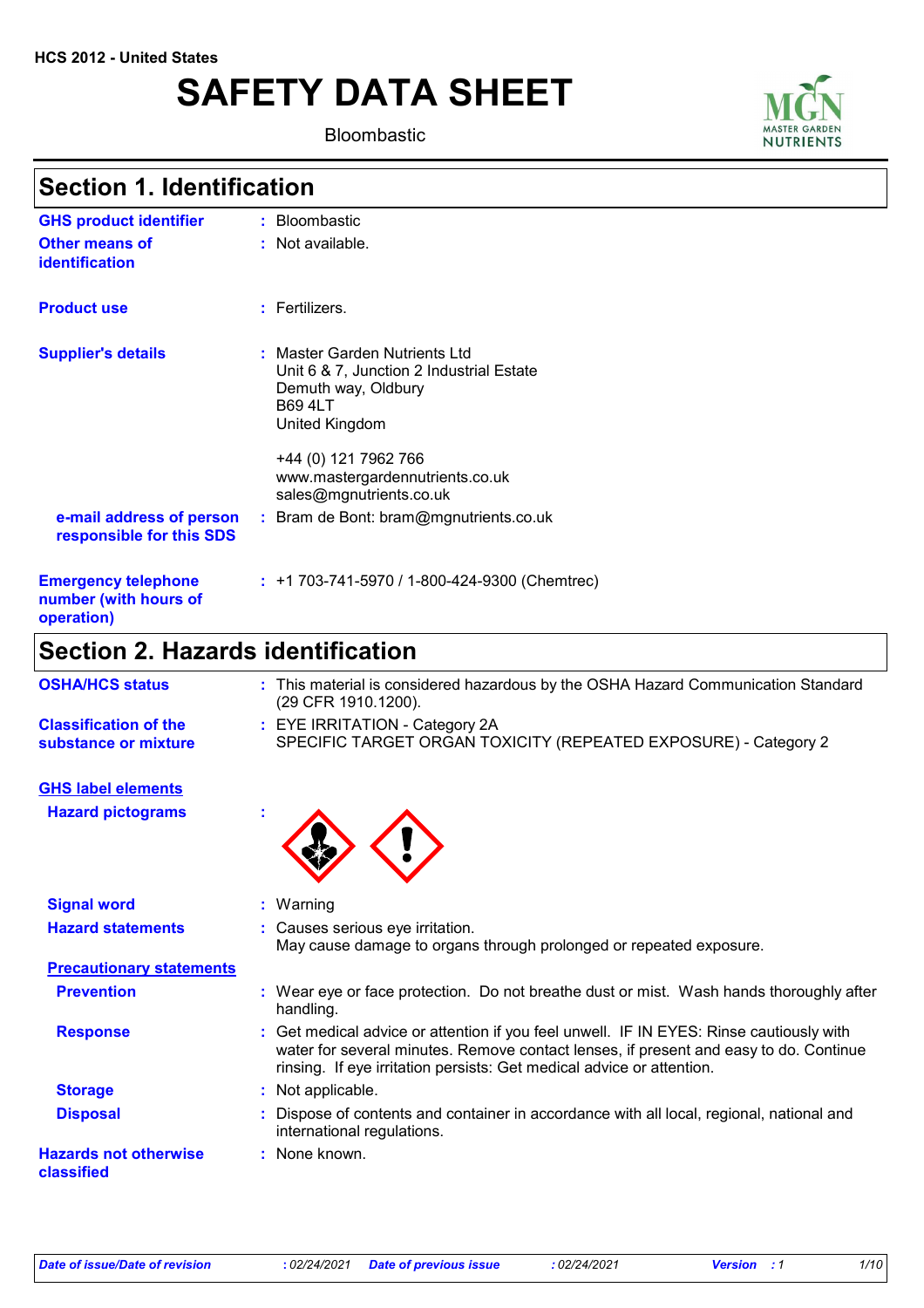### **Section 3. Composition/information on ingredients**

#### **Other means of Substance/mixture :**

### **identification**

- : Mixture
- **:** Not available.

| <b>Ingredient name</b>                      | $\frac{9}{6}$ | <b>CAS number</b> |
|---------------------------------------------|---------------|-------------------|
| Fuller's earth                              | ≤             | 8031-18-3         |
| Itetrapotassium ethylenediaminetetraacetate | ≤2.9          | 5964-35-2         |

Any concentration shown as a range is to protect confidentiality or is due to batch variation.

**There are no additional ingredients present which, within the current knowledge of the supplier and in the concentrations applicable, are classified as hazardous to health or the environment and hence require reporting in this section.**

**Occupational exposure limits, if available, are listed in Section 8.**

### **Section 4. First aid measures**

| <b>Description of necessary first aid measures</b> |                                                                                                                                                                                                                                                                                                                                                                                                                                                                                                                                                                                                                                                                                                                                                                                                                   |  |  |
|----------------------------------------------------|-------------------------------------------------------------------------------------------------------------------------------------------------------------------------------------------------------------------------------------------------------------------------------------------------------------------------------------------------------------------------------------------------------------------------------------------------------------------------------------------------------------------------------------------------------------------------------------------------------------------------------------------------------------------------------------------------------------------------------------------------------------------------------------------------------------------|--|--|
| <b>Eye contact</b>                                 | : Immediately flush eyes with plenty of water, occasionally lifting the upper and lower<br>eyelids. Check for and remove any contact lenses. Continue to rinse for at least 10<br>minutes. Get medical attention.                                                                                                                                                                                                                                                                                                                                                                                                                                                                                                                                                                                                 |  |  |
| <b>Inhalation</b>                                  | : Remove victim to fresh air and keep at rest in a position comfortable for breathing. If<br>not breathing, if breathing is irregular or if respiratory arrest occurs, provide artificial<br>respiration or oxygen by trained personnel. It may be dangerous to the person providing<br>aid to give mouth-to-mouth resuscitation. Get medical attention following exposure or if<br>feeling unwell. If unconscious, place in recovery position and get medical attention<br>immediately. Maintain an open airway. Loosen tight clothing such as a collar, tie, belt<br>or waistband. In case of inhalation of decomposition products in a fire, symptoms may<br>be delayed. The exposed person may need to be kept under medical surveillance for<br>48 hours.                                                    |  |  |
| <b>Skin contact</b>                                | : Flush contaminated skin with plenty of water. Remove contaminated clothing and<br>shoes. Continue to rinse for at least 10 minutes. Get medical attention following<br>exposure or if feeling unwell. Wash clothing before reuse. Clean shoes thoroughly<br>before reuse.                                                                                                                                                                                                                                                                                                                                                                                                                                                                                                                                       |  |  |
| <b>Ingestion</b>                                   | : Wash out mouth with water. Remove dentures if any. Remove victim to fresh air and<br>keep at rest in a position comfortable for breathing. If material has been swallowed and<br>the exposed person is conscious, give small quantities of water to drink. Stop if the<br>exposed person feels sick as vomiting may be dangerous. Do not induce vomiting<br>unless directed to do so by medical personnel. If vomiting occurs, the head should be<br>kept low so that vomit does not enter the lungs. Get medical attention following<br>exposure or if feeling unwell. Never give anything by mouth to an unconscious person.<br>If unconscious, place in recovery position and get medical attention immediately.<br>Maintain an open airway. Loosen tight clothing such as a collar, tie, belt or waistband. |  |  |

| Most important symptoms/effects, acute and delayed |                                                                                            |                       |      |  |  |  |  |
|----------------------------------------------------|--------------------------------------------------------------------------------------------|-----------------------|------|--|--|--|--|
| <b>Potential acute health effects</b>              |                                                                                            |                       |      |  |  |  |  |
| <b>Eye contact</b>                                 | : Causes serious eye irritation.                                                           |                       |      |  |  |  |  |
| <b>Inhalation</b>                                  | : No known significant effects or critical hazards.                                        |                       |      |  |  |  |  |
| <b>Skin contact</b>                                | : No known significant effects or critical hazards.                                        |                       |      |  |  |  |  |
| <b>Ingestion</b>                                   | : No known significant effects or critical hazards.                                        |                       |      |  |  |  |  |
|                                                    | <b>Over-exposure signs/symptoms</b>                                                        |                       |      |  |  |  |  |
| Eye contact                                        | : Adverse symptoms may include the following:<br>pain or irritation<br>watering<br>redness |                       |      |  |  |  |  |
| <b>Inhalation</b>                                  | : No specific data.                                                                        |                       |      |  |  |  |  |
| <b>Skin contact</b>                                | : No specific data.                                                                        |                       |      |  |  |  |  |
| Date of issue/Date of revision                     | : 02/24/2021<br><b>Date of previous issue</b><br>:02/24/2021                               | <b>Version</b><br>: 1 | 2/10 |  |  |  |  |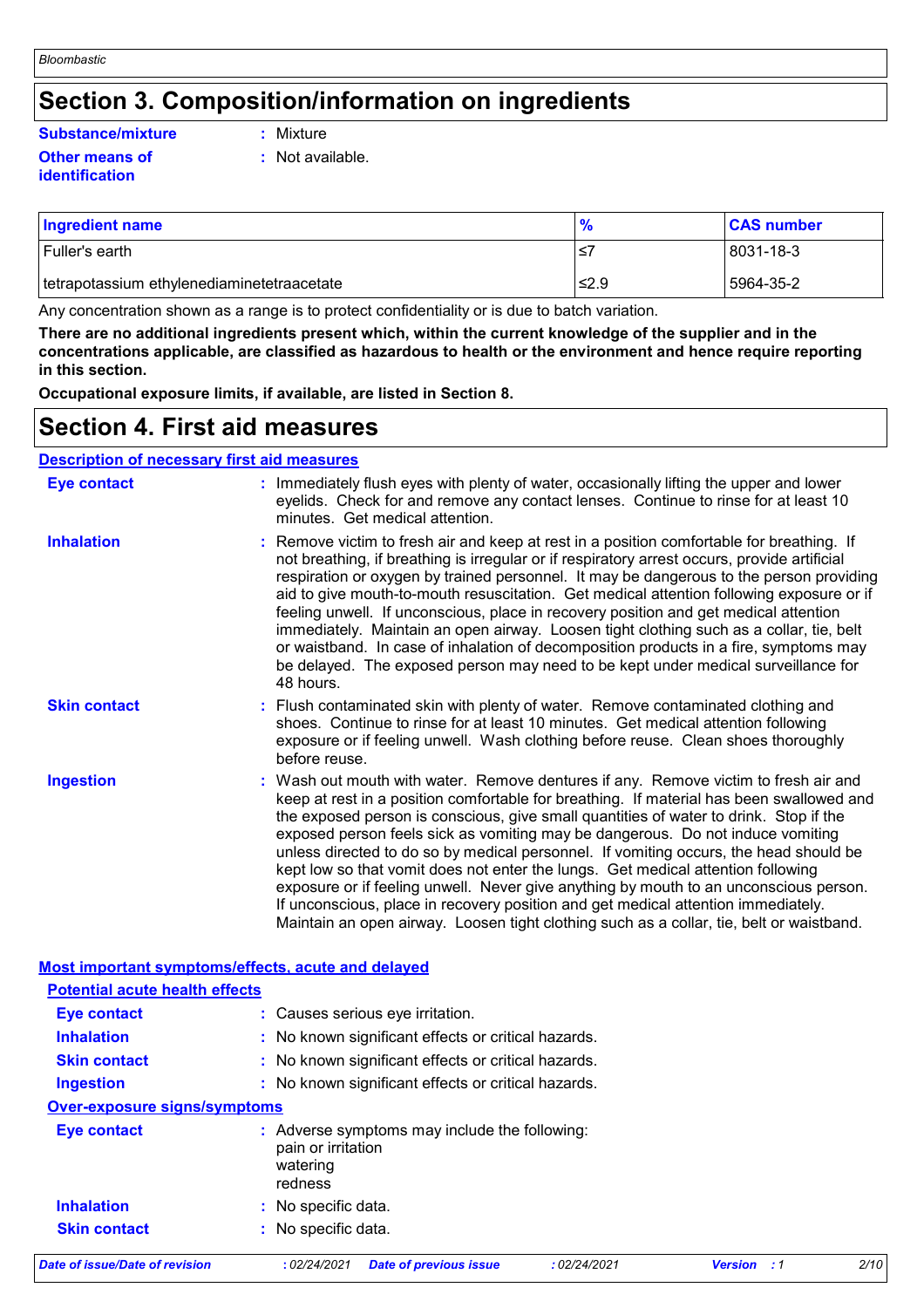### **Section 4. First aid measures**

**Ingestion :** No specific data.

|                                   | Indication of immediate medical attention and special treatment needed, if necessary                                                                                          |  |
|-----------------------------------|-------------------------------------------------------------------------------------------------------------------------------------------------------------------------------|--|
| <b>Notes to physician</b>         | : In case of inhalation of decomposition products in a fire, symptoms may be delayed.<br>The exposed person may need to be kept under medical surveillance for 48 hours.      |  |
| <b>Specific treatments</b>        | : No specific treatment.                                                                                                                                                      |  |
| <b>Protection of first-aiders</b> | : No action shall be taken involving any personal risk or without suitable training. It may<br>be dangerous to the person providing aid to give mouth-to-mouth resuscitation. |  |

**See toxicological information (Section 11)**

| <b>Section 5. Fire-fighting measures</b>                 |                                                                                                                                                                                                     |  |
|----------------------------------------------------------|-----------------------------------------------------------------------------------------------------------------------------------------------------------------------------------------------------|--|
| <b>Extinguishing media</b>                               |                                                                                                                                                                                                     |  |
| <b>Suitable extinguishing</b><br>media                   | : Use dry chemical, $CO2$ , water spray (fog) or foam. Use an extinguishing agent suitable<br>for the surrounding fire.                                                                             |  |
| <b>Unsuitable extinguishing</b><br>media                 | : Do not use water jet.                                                                                                                                                                             |  |
| <b>Specific hazards arising</b><br>from the chemical     | : In a fire or if heated, a pressure increase will occur and the container may burst.                                                                                                               |  |
| <b>Hazardous thermal</b><br>decomposition products       | Decomposition products may include the following materials:<br>carbon dioxide<br>carbon monoxide<br>nitrogen oxides<br>sulfur oxides<br>phosphorus oxides<br>metal oxide/oxides                     |  |
| <b>Special protective actions</b><br>for fire-fighters   | : Promptly isolate the scene by removing all persons from the vicinity of the incident if<br>there is a fire. No action shall be taken involving any personal risk or without suitable<br>training. |  |
| <b>Special protective</b><br>equipment for fire-fighters | Fire-fighters should wear appropriate protective equipment and self-contained breathing<br>apparatus (SCBA) with a full face-piece operated in positive pressure mode.                              |  |

### **Section 6. Accidental release measures**

#### **Personal precautions, protective equipment and emergency procedures**

| For non-emergency<br>personnel                               |  | : No action shall be taken involving any personal risk or without suitable training.<br>Evacuate surrounding areas. Keep unnecessary and unprotected personnel from<br>entering. Do not touch or walk through spilled material. Avoid breathing vapor or mist.<br>Provide adequate ventilation. Wear appropriate respirator when ventilation is<br>inadequate. Put on appropriate personal protective equipment. |
|--------------------------------------------------------------|--|------------------------------------------------------------------------------------------------------------------------------------------------------------------------------------------------------------------------------------------------------------------------------------------------------------------------------------------------------------------------------------------------------------------|
| For emergency responders                                     |  | If specialized clothing is required to deal with the spillage, take note of any information in<br>Section 8 on suitable and unsuitable materials. See also the information in "For non-<br>emergency personnel".                                                                                                                                                                                                 |
| <b>Environmental precautions</b>                             |  | : Avoid dispersal of spilled material and runoff and contact with soil, waterways, drains<br>and sewers. Inform the relevant authorities if the product has caused environmental<br>pollution (sewers, waterways, soil or air).                                                                                                                                                                                  |
| <b>Methods and materials for containment and cleaning up</b> |  |                                                                                                                                                                                                                                                                                                                                                                                                                  |
| <b>Small spill</b>                                           |  | : Stop leak if without risk. Move containers from spill area. Dilute with water and mop up<br>if water-soluble. Alternatively, or if water-insoluble, absorb with an inert dry material and<br>place in an appropriate waste disposal container. Dispose of via a licensed waste<br>disposal contractor.                                                                                                         |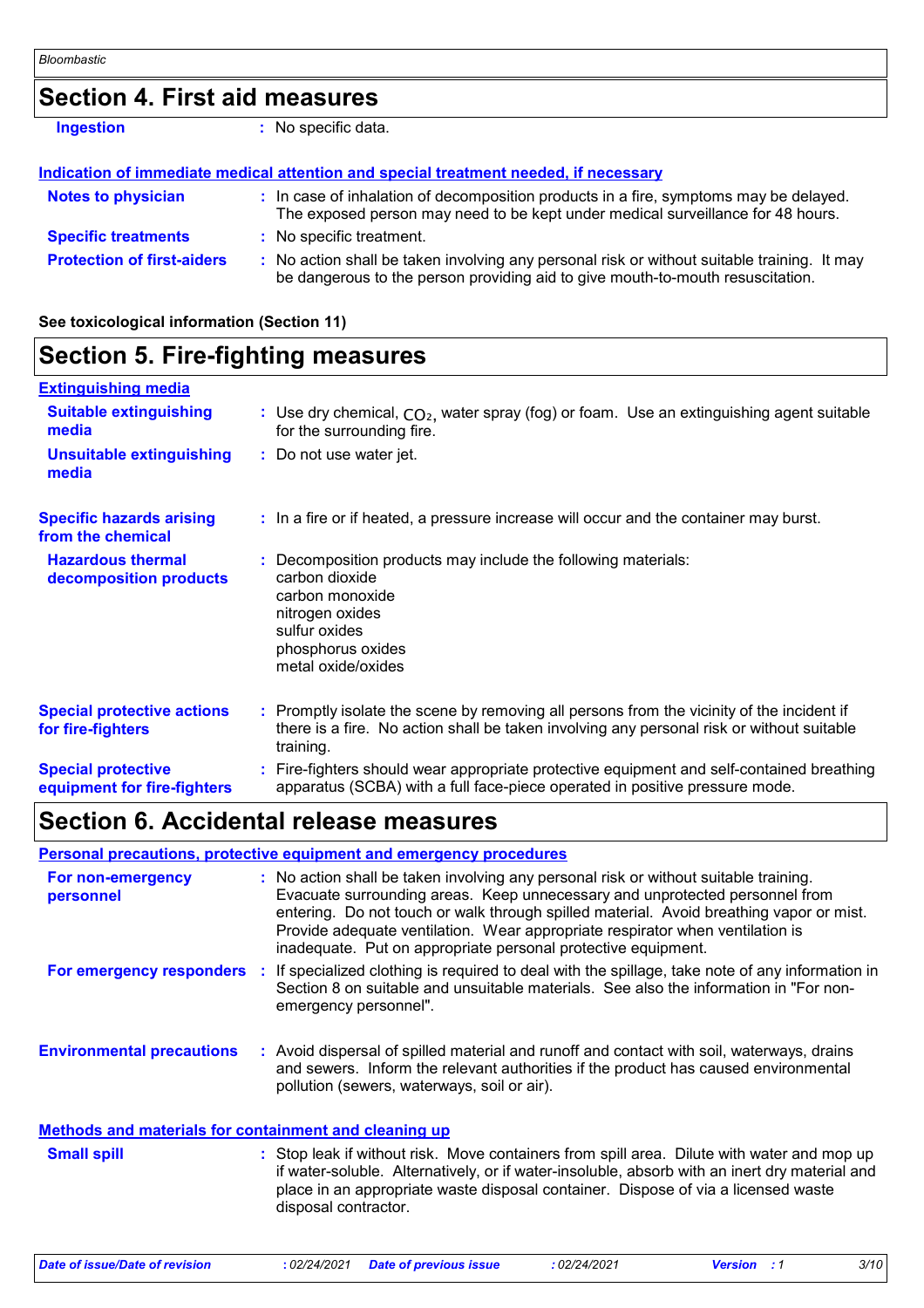## **Section 6. Accidental release measures**

| <b>Large spill</b> | : Stop leak if without risk. Move containers from spill area. Approach release from<br>upwind. Prevent entry into sewers, water courses, basements or confined areas. Wash<br>spillages into an effluent treatment plant or proceed as follows. Contain and collect<br>spillage with non-combustible, absorbent material e.g. sand, earth, vermiculite or<br>diatomaceous earth and place in container for disposal according to local regulations<br>(see Section 13). Dispose of via a licensed waste disposal contractor. Contaminated |
|--------------------|-------------------------------------------------------------------------------------------------------------------------------------------------------------------------------------------------------------------------------------------------------------------------------------------------------------------------------------------------------------------------------------------------------------------------------------------------------------------------------------------------------------------------------------------|
|                    | absorbent material may pose the same hazard as the spilled product. Note: see                                                                                                                                                                                                                                                                                                                                                                                                                                                             |
|                    | Section 1 for emergency contact information and Section 13 for waste disposal.                                                                                                                                                                                                                                                                                                                                                                                                                                                            |

### **Section 7. Handling and storage**

| <b>Precautions for safe handling</b>                                             |                                                                                                                                                                                                                                                                                                                                                                                                                                                                                                                                                                                    |
|----------------------------------------------------------------------------------|------------------------------------------------------------------------------------------------------------------------------------------------------------------------------------------------------------------------------------------------------------------------------------------------------------------------------------------------------------------------------------------------------------------------------------------------------------------------------------------------------------------------------------------------------------------------------------|
| <b>Protective measures</b>                                                       | : Put on appropriate personal protective equipment (see Section 8). Do not breathe<br>vapor or mist. Do not ingest. Avoid contact with eyes, skin and clothing. Keep in the<br>original container or an approved alternative made from a compatible material, kept<br>tightly closed when not in use. Empty containers retain product residue and can be<br>hazardous. Do not reuse container.                                                                                                                                                                                     |
| <b>Advice on general</b><br>occupational hygiene                                 | : Eating, drinking and smoking should be prohibited in areas where this material is<br>handled, stored and processed. Workers should wash hands and face before eating,<br>drinking and smoking. Remove contaminated clothing and protective equipment before<br>entering eating areas. See also Section 8 for additional information on hygiene<br>measures.                                                                                                                                                                                                                      |
| <b>Conditions for safe storage,</b><br>including any<br><i>incompatibilities</i> | : Store in accordance with local regulations. Store in original container protected from<br>direct sunlight in a dry, cool and well-ventilated area, away from incompatible materials<br>(see Section 10) and food and drink. Keep container tightly closed and sealed until<br>ready for use. Containers that have been opened must be carefully resealed and kept<br>upright to prevent leakage. Do not store in unlabeled containers. Use appropriate<br>containment to avoid environmental contamination. See Section 10 for incompatible<br>materials before handling or use. |

### **Section 8. Exposure controls/personal protection**

#### **Control parameters**

#### **Occupational exposure limits**

| <b>Ingredient name</b>                     | <b>Exposure limits</b> |
|--------------------------------------------|------------------------|
| Fuller's earth                             | None.                  |
| tetrapotassium ethylenediaminetetraacetate | None.                  |

| <b>Appropriate engineering</b><br><b>controls</b> | : If user operations generate dust, fumes, gas, vapor or mist, use process enclosures,<br>local exhaust ventilation or other engineering controls to keep worker exposure to<br>airborne contaminants below any recommended or statutory limits.                                                                                                                                                  |
|---------------------------------------------------|---------------------------------------------------------------------------------------------------------------------------------------------------------------------------------------------------------------------------------------------------------------------------------------------------------------------------------------------------------------------------------------------------|
| <b>Environmental exposure</b><br><b>controls</b>  | : Emissions from ventilation or work process equipment should be checked to ensure<br>they comply with the requirements of environmental protection legislation. In some<br>cases, fume scrubbers, filters or engineering modifications to the process equipment<br>will be necessary to reduce emissions to acceptable levels.                                                                   |
| <b>Individual protection measures</b>             |                                                                                                                                                                                                                                                                                                                                                                                                   |
| <b>Hygiene measures</b>                           | : Wash hands, forearms and face thoroughly after handling chemical products, before<br>eating, smoking and using the lavatory and at the end of the working period.<br>Appropriate techniques should be used to remove potentially contaminated clothing.<br>Wash contaminated clothing before reusing. Ensure that eyewash stations and safety<br>showers are close to the workstation location. |
| <b>Eye/face protection</b>                        | : Safety eyewear complying with an approved standard should be used when a risk<br>assessment indicates this is necessary to avoid exposure to liquid splashes, mists,<br>gases or dusts. If contact is possible, the following protection should be worn, unless<br>the assessment indicates a higher degree of protection: chemical splash goggles.                                             |
| <b>Skin protection</b>                            |                                                                                                                                                                                                                                                                                                                                                                                                   |
| <b>Date of issue/Date of revision</b>             | 4/10<br>: 02/24/2021<br><b>Date of previous issue</b><br>:02/24/2021<br><b>Version</b> : 1                                                                                                                                                                                                                                                                                                        |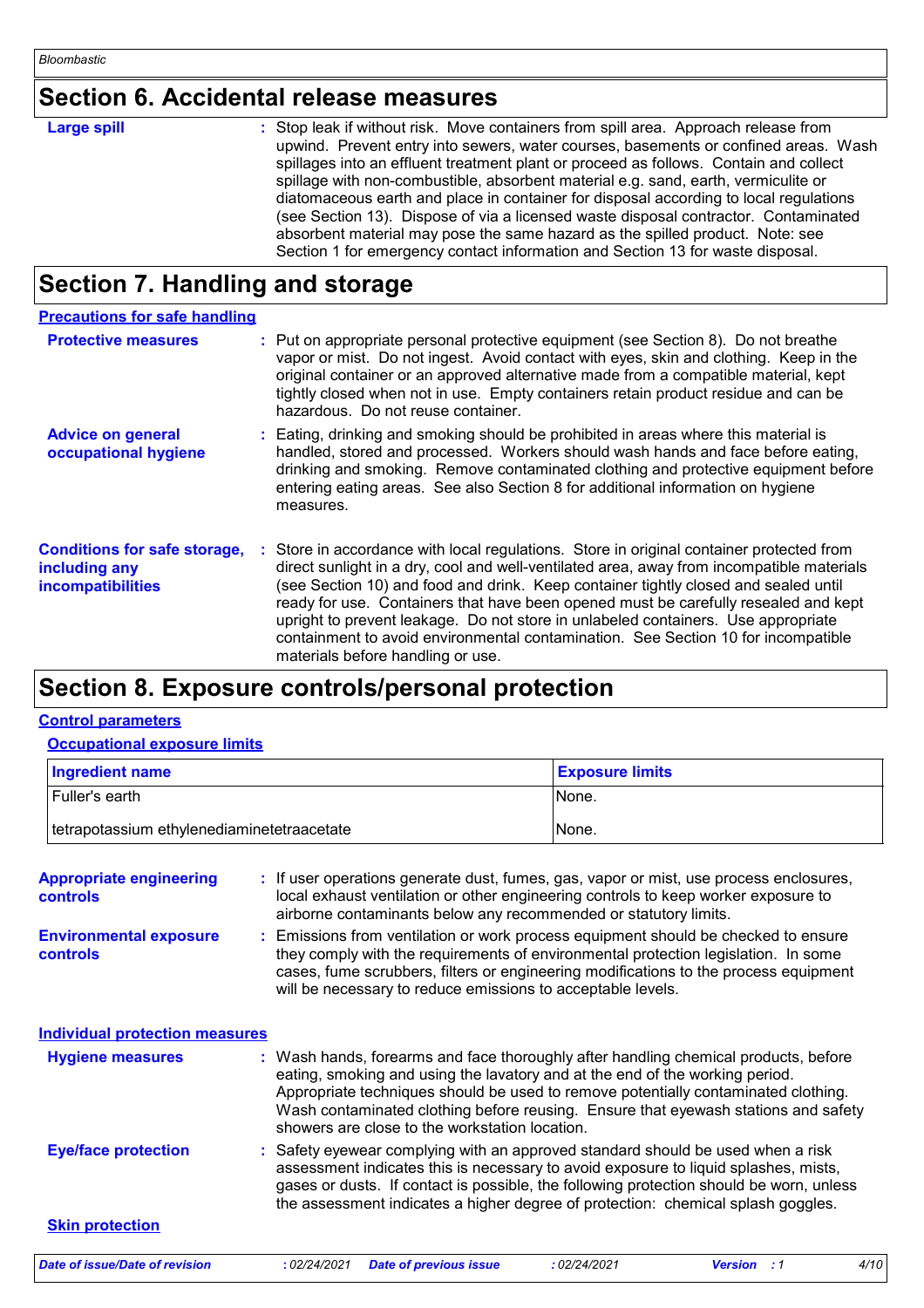## **Section 8. Exposure controls/personal protection**

| <b>Hand protection</b>        | : Chemical-resistant, impervious gloves complying with an approved standard should be<br>worn at all times when handling chemical products if a risk assessment indicates this is<br>necessary. Considering the parameters specified by the glove manufacturer, check<br>during use that the gloves are still retaining their protective properties. It should be<br>noted that the time to breakthrough for any glove material may be different for different<br>glove manufacturers. In the case of mixtures, consisting of several substances, the<br>protection time of the gloves cannot be accurately estimated. |
|-------------------------------|------------------------------------------------------------------------------------------------------------------------------------------------------------------------------------------------------------------------------------------------------------------------------------------------------------------------------------------------------------------------------------------------------------------------------------------------------------------------------------------------------------------------------------------------------------------------------------------------------------------------|
| <b>Body protection</b>        | : Personal protective equipment for the body should be selected based on the task being<br>performed and the risks involved and should be approved by a specialist before<br>handling this product.                                                                                                                                                                                                                                                                                                                                                                                                                    |
| <b>Other skin protection</b>  | : Appropriate footwear and any additional skin protection measures should be selected<br>based on the task being performed and the risks involved and should be approved by a<br>specialist before handling this product.                                                                                                                                                                                                                                                                                                                                                                                              |
| <b>Respiratory protection</b> | : Based on the hazard and potential for exposure, select a respirator that meets the<br>appropriate standard or certification. Respirators must be used according to a<br>respiratory protection program to ensure proper fitting, training, and other important<br>aspects of use.<br>Recommended: Ensure an MSHA/NIOSH-approved respirator or equivalent is used.                                                                                                                                                                                                                                                    |

## **Section 9. Physical and chemical properties**

| <b>Appearance</b>                                 |                                                            |
|---------------------------------------------------|------------------------------------------------------------|
| <b>Physical state</b>                             | $:$ Liquid.                                                |
| <b>Color</b>                                      | Green.                                                     |
| Odor                                              | Characteristic.                                            |
| <b>Odor threshold</b>                             | : Not available.                                           |
| pH                                                | $: 5.9 \text{ to } 6.8$                                    |
| <b>Melting point</b>                              | : Not available.                                           |
| <b>Boiling point</b>                              | : Not available.                                           |
| <b>Flash point</b>                                | : Not available.                                           |
| <b>Evaporation rate</b>                           | : Not available.                                           |
| <b>Flammability (solid, gas)</b>                  | : Not applicable.                                          |
| Lower and upper explosive<br>(flammable) limits   | : Not available.                                           |
| <b>Vapor pressure</b>                             | : Not available.                                           |
| <b>Vapor density</b>                              | : Not available.                                           |
| <b>Relative density</b>                           | : Not available.                                           |
| <b>Density</b>                                    | 1.37 g/cm <sup>3</sup> [20 $^{\circ}$ C (68 $^{\circ}$ F)] |
| <b>Solubility</b>                                 | Not available.                                             |
| <b>Solubility in water</b>                        | Not available.                                             |
| <b>Partition coefficient: n-</b><br>octanol/water | : Not available.                                           |
| <b>Auto-ignition temperature</b>                  | : Not available.                                           |
| <b>Decomposition temperature</b>                  | : Not available.                                           |
| <b>Viscosity</b>                                  | Not available.                                             |

### **Section 10. Stability and reactivity**

| <b>Reactivity</b>                                   | : No specific test data related to reactivity available for this product or its ingredients. |
|-----------------------------------------------------|----------------------------------------------------------------------------------------------|
| <b>Chemical stability</b>                           | : The product is stable.                                                                     |
| <b>Possibility of hazardous</b><br><b>reactions</b> | : Under normal conditions of storage and use, hazardous reactions will not occur.            |

*Date of issue/Date of revision* **:** *02/24/2021 Date of previous issue : 02/24/2021 Version : 1 5/10*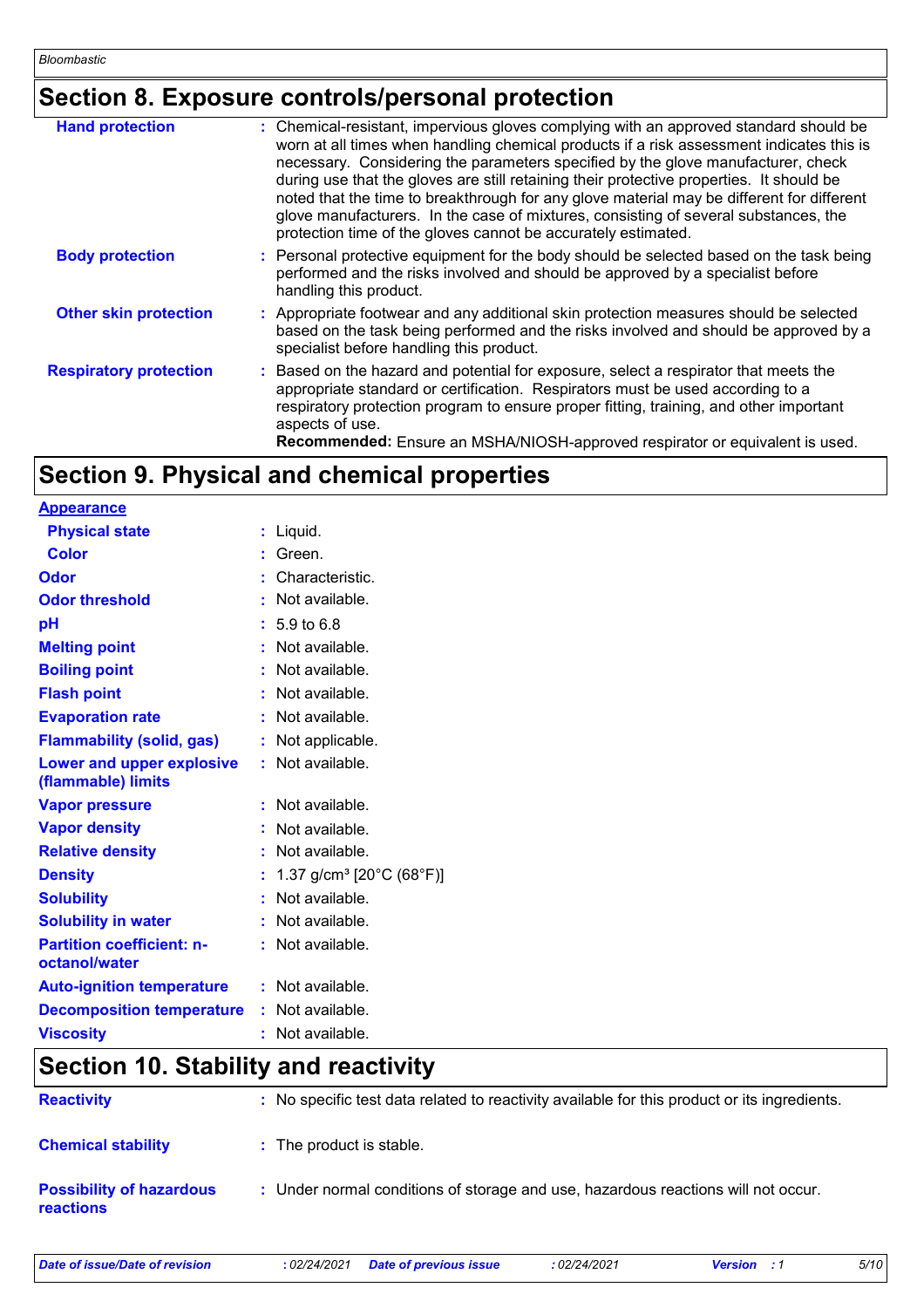### **Section 10. Stability and reactivity**

**Conditions to avoid** : Keep away from heat, sparks and flame.

#### : No specific data. **Incompatible materials :**

**Hazardous decomposition products** Under normal conditions of storage and use, hazardous decomposition products should **:** not be produced.

### **Section 11. Toxicological information**

| <b>Information on toxicological effects</b>      |                                                     |
|--------------------------------------------------|-----------------------------------------------------|
| <b>Acute toxicity</b>                            |                                                     |
| <b>Conclusion/Summary</b>                        | : No known significant effects or critical hazards. |
| <b>Irritation/Corrosion</b>                      |                                                     |
| <b>Conclusion/Summary</b>                        |                                                     |
| <b>Eyes</b>                                      | : Causes serious eye irritation.                    |
| <b>Sensitization</b>                             |                                                     |
| <b>Conclusion/Summary</b>                        | : Not available.                                    |
| <b>Mutagenicity</b>                              |                                                     |
| <b>Conclusion/Summary</b>                        | : Not available.                                    |
| <b>Carcinogenicity</b>                           |                                                     |
| <b>Conclusion/Summary</b>                        | : Not available.                                    |
| <b>Reproductive toxicity</b>                     |                                                     |
| <b>Conclusion/Summary</b>                        | $:$ Not available.                                  |
| <b>Teratogenicity</b>                            |                                                     |
| <b>Conclusion/Summary : Not available.</b>       |                                                     |
| Specific target organ toxicity (single exposure) |                                                     |

Not available.

#### **Specific target organ toxicity (repeated exposure)**

| <b>Name</b>                                | <b>Category</b> | <b>Route of</b><br><b>exposure</b> | <b>Target organs</b> |
|--------------------------------------------|-----------------|------------------------------------|----------------------|
| tetrapotassium ethylenediaminetetraacetate | Category 2      | inhalation                         |                      |

#### **Aspiration hazard**

Not available.

#### **Information on the likely routes of exposure :** Not available.

**Potential acute health effects**

| <b>Eye contact</b>  | : Causes serious eye irritation.                    |
|---------------------|-----------------------------------------------------|
| <b>Inhalation</b>   | : No known significant effects or critical hazards. |
| <b>Skin contact</b> | : No known significant effects or critical hazards. |
| <b>Ingestion</b>    | : No known significant effects or critical hazards. |

#### **Symptoms related to the physical, chemical and toxicological characteristics**

| <b>Eye contact</b>  | : Adverse symptoms may include the following:<br>pain or irritation<br>watering<br>redness |
|---------------------|--------------------------------------------------------------------------------------------|
| <b>Inhalation</b>   | : No specific data.                                                                        |
| <b>Skin contact</b> | : No specific data.                                                                        |
| <b>Ingestion</b>    | : No specific data.                                                                        |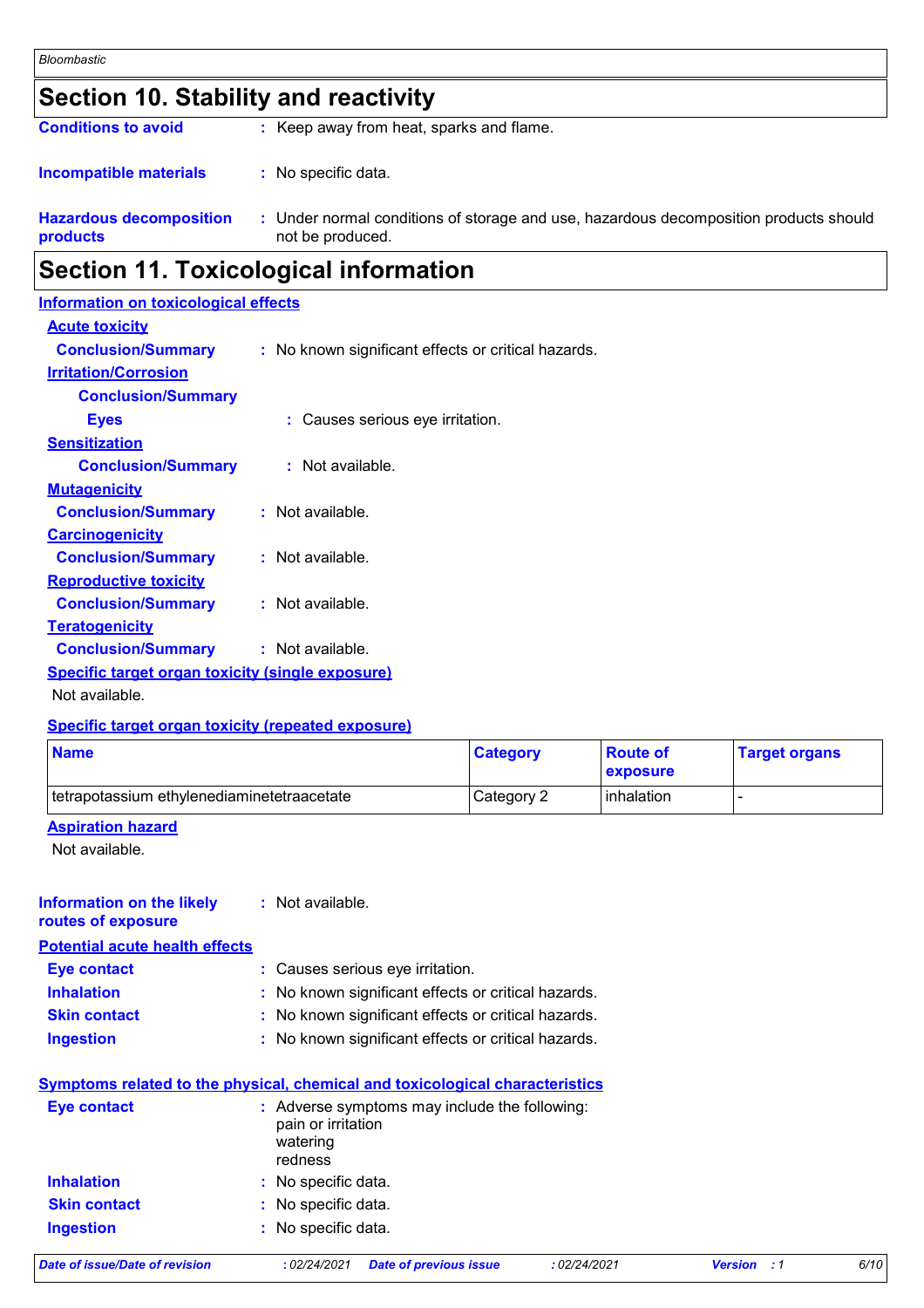# **Section 11. Toxicological information**

#### **Delayed and immediate effects and also chronic effects from short and long term exposure**

| <b>Short term exposure</b>                        |                                                                      |
|---------------------------------------------------|----------------------------------------------------------------------|
| <b>Potential immediate</b><br>effects             | : Not available.                                                     |
| <b>Potential delayed effects</b>                  | $\therefore$ Not available.                                          |
| Long term exposure                                |                                                                      |
| <b>Potential immediate</b><br>effects             | $:$ Not available.                                                   |
| <b>Potential delayed effects : Not available.</b> |                                                                      |
| <b>Potential chronic health effects</b>           |                                                                      |
| Not available.                                    |                                                                      |
| <b>Conclusion/Summary</b>                         | $:$ Not available.                                                   |
| <b>General</b>                                    | : May cause damage to organs through prolonged or repeated exposure. |
| <b>Carcinogenicity</b>                            | : No known significant effects or critical hazards.                  |
| <b>Mutagenicity</b>                               | : No known significant effects or critical hazards.                  |
| <b>Reproductive toxicity</b>                      | : No known significant effects or critical hazards.                  |

### **Numerical measures of toxicity**

#### **Acute toxicity estimates**

| <b>Product/ingredient name</b>             | Oral (mg/<br>kg) | <b>Dermal</b><br>(mg/kg) | <b>Inhalation</b><br>(gases)<br>(ppm) | <b>Inhalation</b><br>(vapors)<br>(mg/l) | <b>Inhalation</b><br>dusts and<br>mists) (mg/ |
|--------------------------------------------|------------------|--------------------------|---------------------------------------|-----------------------------------------|-----------------------------------------------|
| l Bloombastic                              | 5514.2           | N/A                      | 165846.8                              | N/A                                     | N/A                                           |
| Fuller's earth                             | 500              | N/A                      | N/A                                   | N/A                                     | N/A                                           |
| tetrapotassium ethylenediaminetetraacetate | 500              | N/A                      | 4500                                  | N/A                                     | N/A                                           |

| <b>Section 12. Ecological information</b>               |                                                                                                           |
|---------------------------------------------------------|-----------------------------------------------------------------------------------------------------------|
| <b>Toxicity</b>                                         |                                                                                                           |
| <b>Conclusion/Summary</b>                               | : Harmful to aquatic life with long lasting effects.                                                      |
| <b>Persistence and degradability</b>                    |                                                                                                           |
| <b>Conclusion/Summary</b>                               | : The methods for determining the biological degradability are not applicable to inorganic<br>substances. |
| <b>Bioaccumulative potential</b>                        |                                                                                                           |
| Not available.                                          |                                                                                                           |
| <b>Mobility in soil</b>                                 |                                                                                                           |
| <b>Soil/water partition</b><br><b>coefficient (Koc)</b> | : Not available.                                                                                          |
| <b>Mobility</b>                                         | : Not available.                                                                                          |
| <b>Other adverse effects</b>                            | : No known significant effects or critical hazards.                                                       |
|                                                         |                                                                                                           |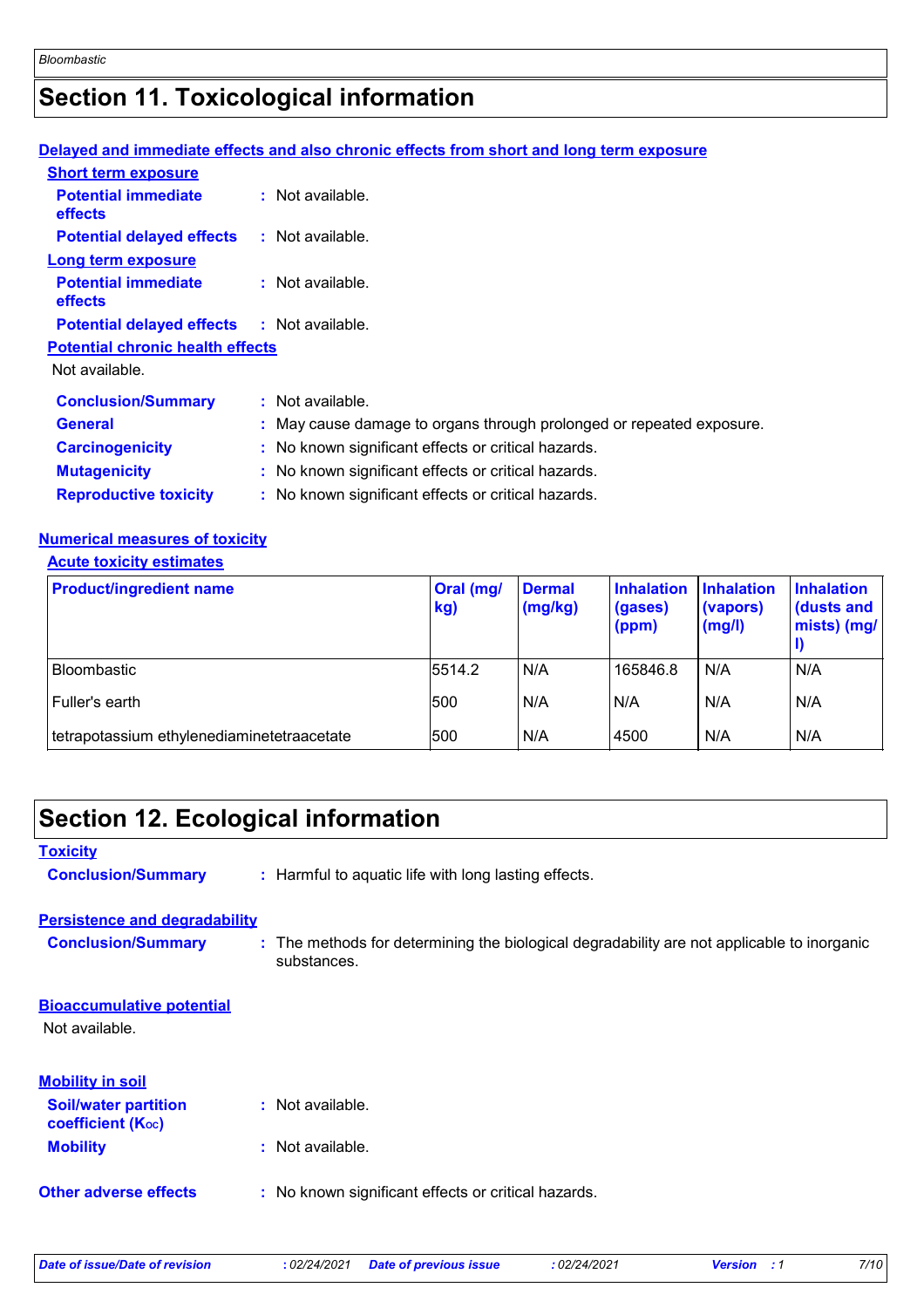### **Section 13. Disposal considerations**

**Disposal methods :**

The generation of waste should be avoided or minimized wherever possible. Disposal of this product, solutions and any by-products should at all times comply with the requirements of environmental protection and waste disposal legislation and any regional local authority requirements. Dispose of surplus and non-recyclable products via a licensed waste disposal contractor. Waste should not be disposed of untreated to the sewer unless fully compliant with the requirements of all authorities with jurisdiction. Waste packaging should be recycled. Incineration or landfill should only be considered when recycling is not feasible. This material and its container must be disposed of in a safe way. Care should be taken when handling emptied containers that have not been cleaned or rinsed out. Empty containers or liners may retain some product residues. Avoid dispersal of spilled material and runoff and contact with soil, waterways, drains and sewers.

### **Section 14. Transport information**

|                                      | <b>DOT</b><br><b>Classification</b> | <b>TDG</b><br><b>Classification</b> | <b>Mexico</b><br><b>Classification</b> | <b>ADR/RID</b> | <b>IMDG</b>             | <b>IATA</b>    |
|--------------------------------------|-------------------------------------|-------------------------------------|----------------------------------------|----------------|-------------------------|----------------|
| UN number                            | Not regulated.                      | Not regulated.                      | Not regulated.                         | Not regulated. | Not regulated.          | Not regulated. |
| <b>UN proper</b><br>shipping name    |                                     |                                     |                                        |                |                         |                |
| <b>Transport</b><br>hazard class(es) |                                     |                                     |                                        |                |                         |                |
| <b>Label</b>                         |                                     |                                     |                                        |                |                         |                |
| <b>Packing group</b>                 |                                     |                                     |                                        |                |                         | $\blacksquare$ |
| <b>Environmental</b><br>hazards      | No.                                 | No.                                 | No.                                    | No.            | Marine<br>Pollutant: No | No.            |

**Special precautions for user Transport within user's premises:** always transport in closed containers that are **:** upright and secure. Ensure that persons transporting the product know what to do in the event of an accident or spillage.

**Transport in bulk according to IMO instruments** Not applicable.

### **Section 15. Regulatory information**

| <b>U.S. Federal regulations</b>                                                   |              | : TSCA 8(a) CDR Exempt/Partial exemption: Not determined |              |                    |      |
|-----------------------------------------------------------------------------------|--------------|----------------------------------------------------------|--------------|--------------------|------|
| <b>Clean Air Act Section 112</b><br>(b) Hazardous Air<br><b>Pollutants (HAPS)</b> | : Not listed |                                                          |              |                    |      |
| <b>Clean Air Act Section 602</b><br><b>Class I Substances</b>                     | : Not listed |                                                          |              |                    |      |
| <b>Clean Air Act Section 602</b><br><b>Class II Substances</b>                    | : Not listed |                                                          |              |                    |      |
| <b>DEA List I Chemicals</b><br>(Precursor Chemicals)                              | : Not listed |                                                          |              |                    |      |
| <b>DEA List II Chemicals</b><br><b>(Essential Chemicals)</b>                      | : Not listed |                                                          |              |                    |      |
| <b>SARA 302/304</b>                                                               |              |                                                          |              |                    |      |
| <b>Composition/information on ingredients</b>                                     |              |                                                          |              |                    |      |
| Date of issue/Date of revision                                                    | : 02/24/2021 | <b>Date of previous issue</b>                            | : 02/24/2021 | <b>Version</b> : 1 | 8/10 |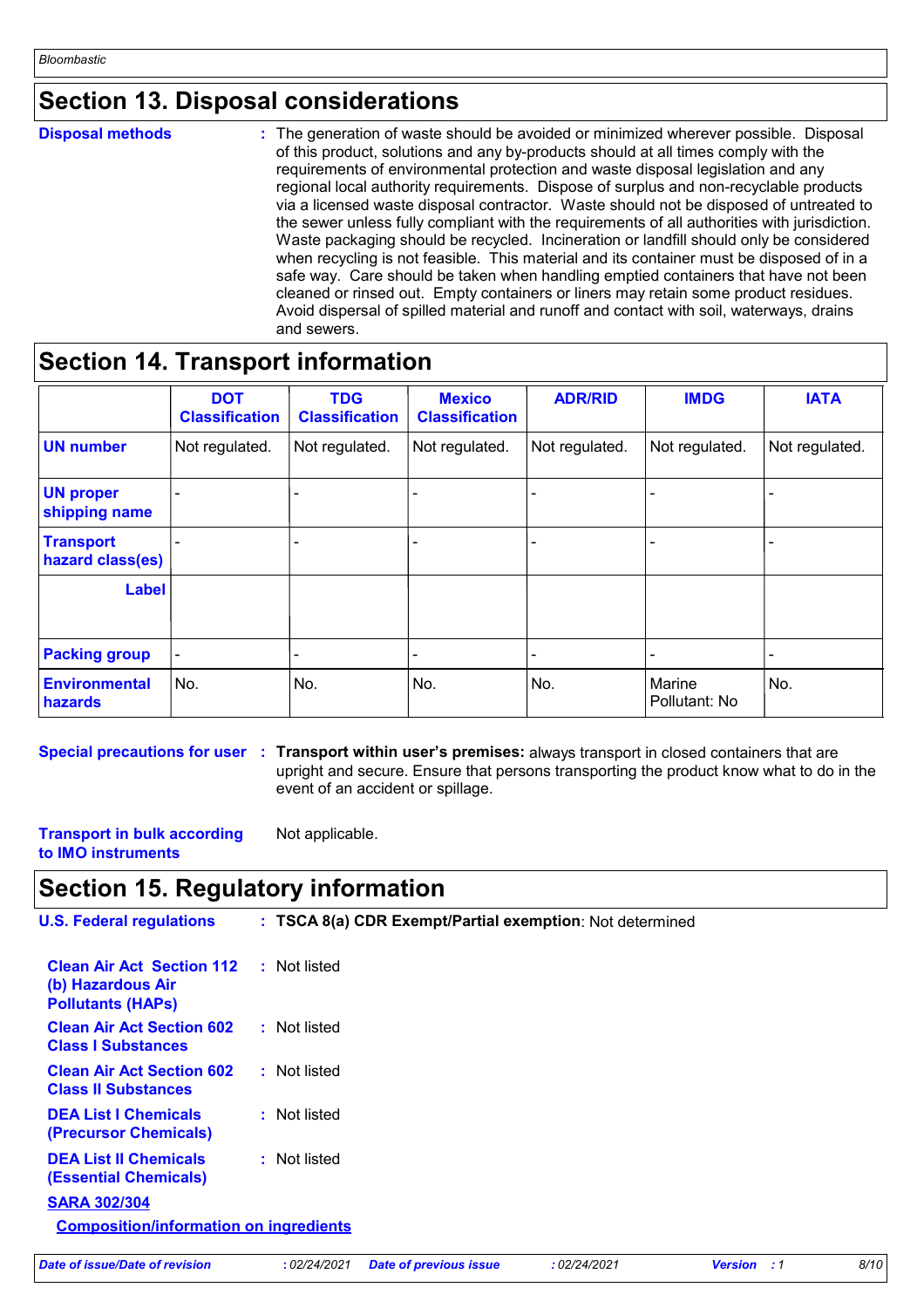### **Section 15. Regulatory information**

No products were found.

**SARA 304 RQ :** Not applicable.

### **SARA 311/312**

#### **Classification :** EYE IRRITATION - Category 2A SPECIFIC TARGET ORGAN TOXICITY (REPEATED EXPOSURE) - Category 2

#### **Composition/information on ingredients**

| <b>Name</b>                                                        | $\frac{9}{6}$ | <b>Classification</b>                                                                                                                                                                                                                       |
|--------------------------------------------------------------------|---------------|---------------------------------------------------------------------------------------------------------------------------------------------------------------------------------------------------------------------------------------------|
| l Fuller's earth<br>Itetrapotassium<br>ethylenediaminetetraacetate | ≤7<br>≤2.9    | ACUTE TOXICITY (oral) - Category 4<br>ACUTE TOXICITY (oral) - Category 4<br><b>ACUTE TOXICITY (inhalation) - Category 4</b><br>SERIOUS EYE DAMAGE - Category 1<br>SPECIFIC TARGET ORGAN TOXICITY (REPEATED<br><b>EXPOSURE) - Category 2</b> |

#### **State regulations**

| <b>Massachusetts</b> | : None of the components are listed. |
|----------------------|--------------------------------------|
| <b>New York</b>      | : None of the components are listed. |
| <b>New Jersey</b>    | : None of the components are listed. |
| <b>Pennsylvania</b>  | : None of the components are listed. |

#### **California Prop. 65**

This product does not require a Safe Harbor warning under California Prop. 65.

#### **International regulations**

**Chemical Weapon Convention List Schedules I, II & III Chemicals** Not listed.

#### **Montreal Protocol**

Not listed.

#### **Stockholm Convention on Persistent Organic Pollutants**

Not listed.

#### **Rotterdam Convention on Prior Informed Consent (PIC)**

Not listed.

#### **UNECE Aarhus Protocol on POPs and Heavy Metals**

Not listed.

#### **Inventory list**

**Canada 1998 • Canada 1998 • At least one component is not listed in DSL but all such components are listed in NDSL. United States :** All components are active or exempted.

### **Section 16. Other information**

#### **National Fire Protection Association (U.S.A.)**



#### **Procedure used to derive the classification**

| <b>Classification</b>                                           | <b>Justification</b>      |
|-----------------------------------------------------------------|---------------------------|
| <b>EYE IRRITATION - Category 2A</b>                             | <b>Calculation method</b> |
| SPECIFIC TARGET ORGAN TOXICITY (REPEATED EXPOSURE) - Category 2 | <b>Calculation method</b> |

#### **History**